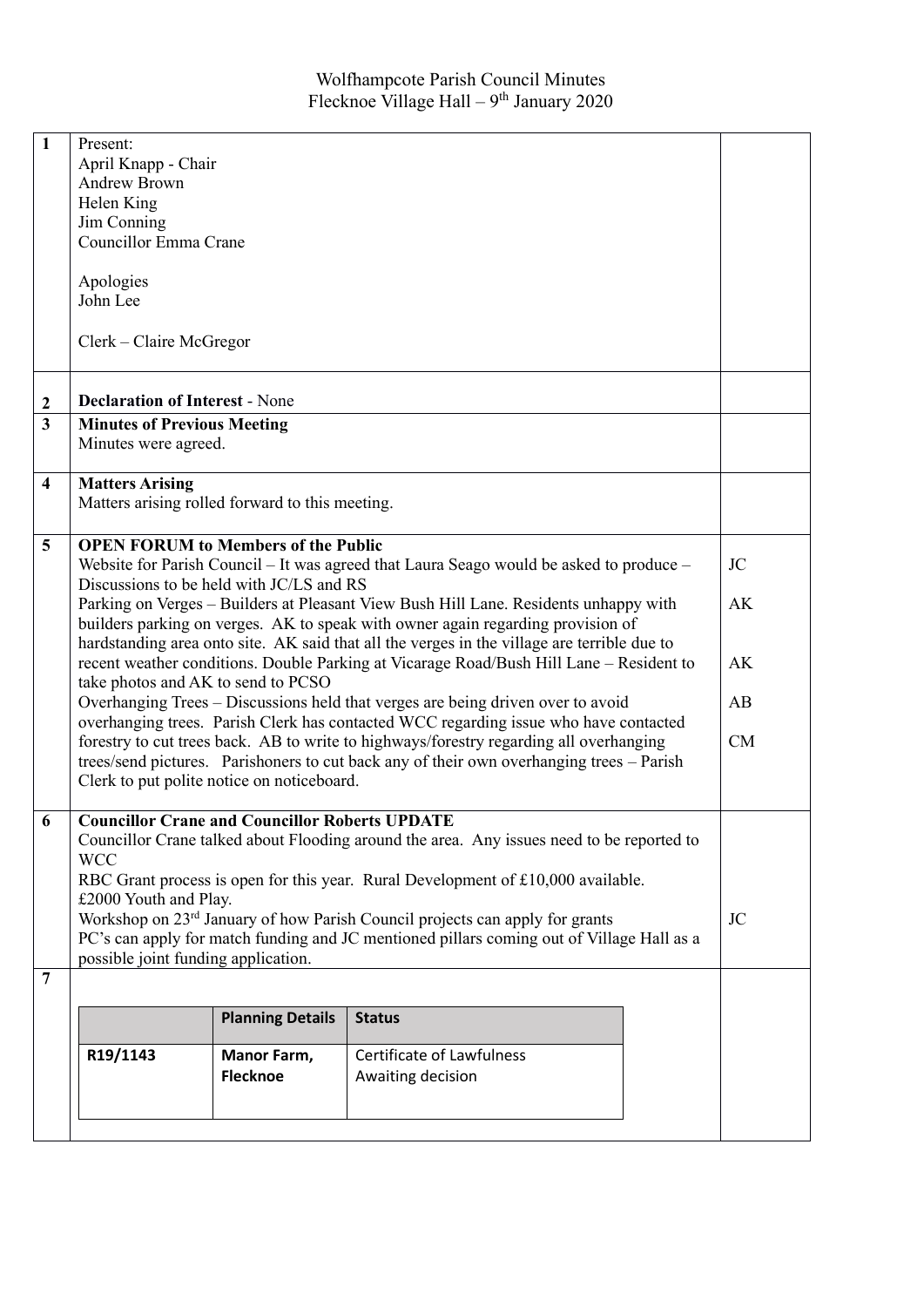| 8  | <b>Village Hall Committee</b>                                                                                                                                                                                                                                                                                                                                                            |           |  |  |
|----|------------------------------------------------------------------------------------------------------------------------------------------------------------------------------------------------------------------------------------------------------------------------------------------------------------------------------------------------------------------------------------------|-----------|--|--|
|    | Wifi - AB to look at parent control through a third Party as BT cannot set parental controls.                                                                                                                                                                                                                                                                                            |           |  |  |
|    | Village Calendar - Richard Seago has set up calender on behalf of Village Hall Committee                                                                                                                                                                                                                                                                                                 |           |  |  |
|    | JC to speak to Jane Lee regarding possibility of Village Hall applying for grant                                                                                                                                                                                                                                                                                                         | <b>JC</b> |  |  |
| 9  | <b>Parish Maintenance</b><br>Footpaths and Bridges – Discussions held regarding the footpath bridge between Arnold Hill                                                                                                                                                                                                                                                                  |           |  |  |
|    | and back of Sawbridge that has rotted. HK has spoken to Highways but no action taken.                                                                                                                                                                                                                                                                                                    |           |  |  |
|    | Parish Clerk to email Richard Haycock of WCC and cc Councillor Roberts to move up                                                                                                                                                                                                                                                                                                        | CM        |  |  |
|    | priority list.                                                                                                                                                                                                                                                                                                                                                                           |           |  |  |
|    | CM to contact Robin Hickin Coventry and Warwickshire LAF. Put on Agenda for next<br>meeting.                                                                                                                                                                                                                                                                                             |           |  |  |
|    | New neighbourhood plans – EC said they were a good idea. Good supplement to main local<br>plan. PC to speak to planning about the process and EC confirmed there is funding<br>available. It should be driven by local community.                                                                                                                                                        |           |  |  |
|    | Parish Council have been informed by Highways that they will undertake patching work<br>around the parish.                                                                                                                                                                                                                                                                               |           |  |  |
|    | Concerns regarding traffic due to flooding were raised. Diversion signs near railway<br>between Flecknoe and Staverton meant traffic was coming through Flecknoe but could not<br>get through Grandborough and Willoughby because of flooding. See Email from AB<br>regarding diversions. Report to WCC on behalf of WPC reflooding. An emergency kit was<br>suggested to be kept in VH. |           |  |  |
|    | Dog mess signs $-$ It was agreed that 10 no signs should be obtained and put up around<br>village. CM to obtain.                                                                                                                                                                                                                                                                         | CM        |  |  |
|    | Drains – Highways to clean all drains as it is causing water to run down roads with risk of it<br>freezing – CM to speak to Richard Haycock at WCC.                                                                                                                                                                                                                                      | CM        |  |  |
| 9  | <b>Environment</b>                                                                                                                                                                                                                                                                                                                                                                       |           |  |  |
|    | Allotments - Surrounding PCs have been contacted and so far they also have capacity. Will<br>report back when all responses are in.                                                                                                                                                                                                                                                      |           |  |  |
|    | First Responder Initiative – AK proposed £1000 be given to the initiative from the Parish<br>Council. The PC will not put a responder forward but asked if they could do some defib<br>training for the Parish                                                                                                                                                                           |           |  |  |
|    | NBC are happy to help. CM to contact Linda to organise training dates.                                                                                                                                                                                                                                                                                                                   | <b>CM</b> |  |  |
|    | ANPR - AB updated the meeting on CCTV. Heavy regulation, heavy cost and big<br>responsibility for Councillors. No further action.                                                                                                                                                                                                                                                        |           |  |  |
|    | Street lighting - JL reported that the street lighting is in need of updating. Has asked for<br>quotation. JL will also speak to WCC to ask if they can help in any way                                                                                                                                                                                                                  | JL        |  |  |
|    | VE Day - AK to take up with Gary Rigby and Diane Aldersley who have volunteered to<br>assist with day. Flagpole to be left to Village Hall committee.                                                                                                                                                                                                                                    | AK        |  |  |
| 10 | <b>Finance</b>                                                                                                                                                                                                                                                                                                                                                                           |           |  |  |
|    | No finance from JL as bank statements have not yet been received.                                                                                                                                                                                                                                                                                                                        |           |  |  |
| 11 | Correspondence<br>Letter regarding overhanging trees - see Parish Maintenance.                                                                                                                                                                                                                                                                                                           |           |  |  |
|    |                                                                                                                                                                                                                                                                                                                                                                                          |           |  |  |